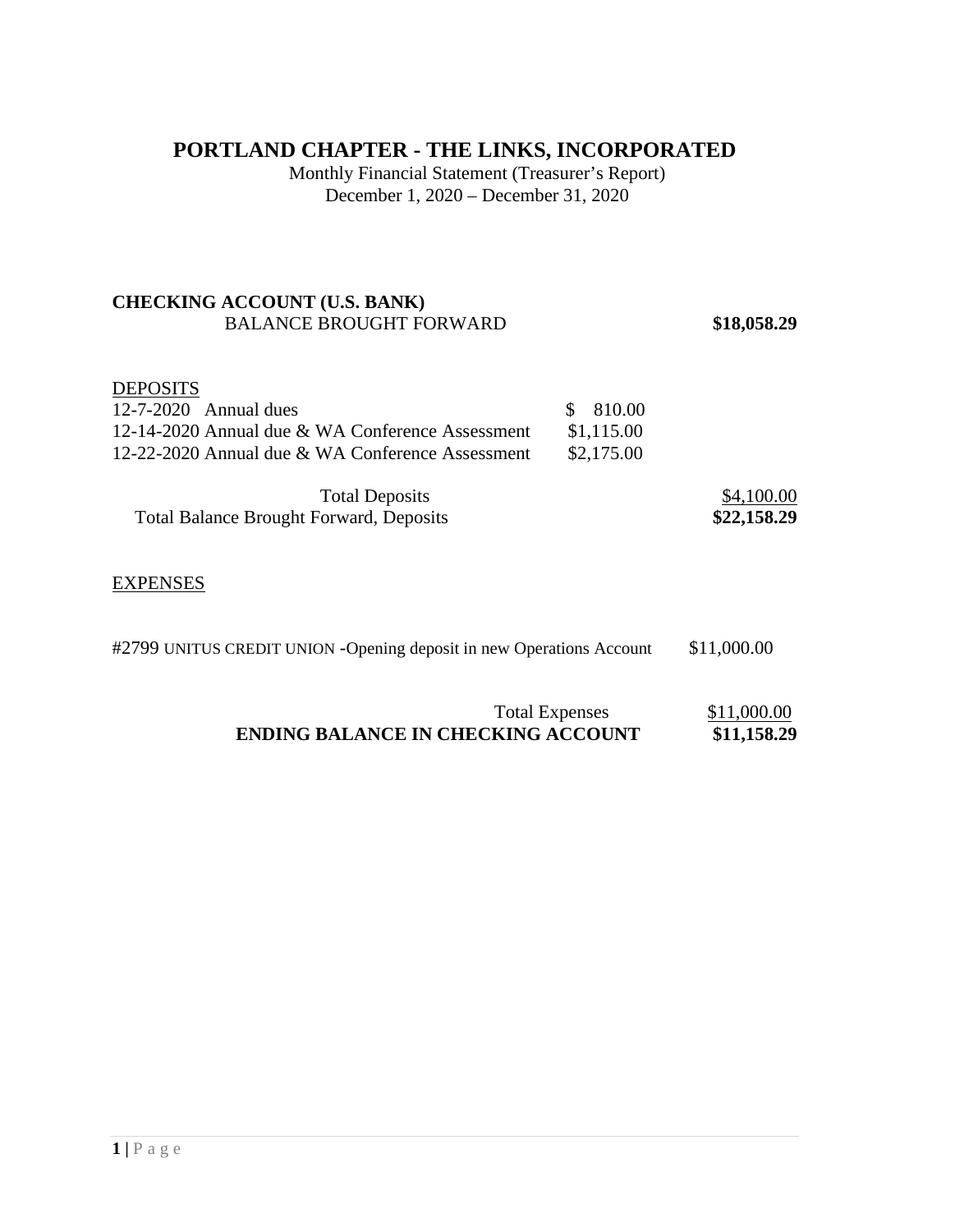## PORTLAND CHAPTER - THE LINKS, INCORPORATED Monthly Financial Statement (Treasurer's Report) December 1, 2020 – December 31, 2020

### **CHECKING ACCOUNT (Unitus Credit Union) - FUNDRAISING**

| <b>BALANCE BROUGHT FORWARD</b>                                                  | \$3,663.87               |
|---------------------------------------------------------------------------------|--------------------------|
| <b>DEPOSITS</b><br>12-7-2020 HHS Program Award-MOU<br>12-31-2020 Interest       | \$2,000.00<br>\$<br>.04  |
| Total Deposits & Interest<br>Total Balance Brought Forward, Deposits & Interest | \$2,000.04<br>\$5,663.91 |
| <b>EXPENSES</b>                                                                 |                          |
| No expenses                                                                     |                          |

| <b>Total Expenses</b>                                  | \$0.00     |
|--------------------------------------------------------|------------|
| <b>ENDING BALANCE IN CHECKING ACCOUNT- FUNDRAISING</b> | \$5,663.91 |

| <b>MONEY MARKET ACCOUNT (Unitus Credit Union)</b><br><b>BALANCE BROUGHT FORWARD</b> |                                                    | \$16,399.32 |
|-------------------------------------------------------------------------------------|----------------------------------------------------|-------------|
| <b>DEPOSITS</b>                                                                     |                                                    |             |
| 12-31-2020<br>Interest                                                              | \$0.42                                             |             |
| Total Deposits & Interest                                                           |                                                    | \$0.42      |
|                                                                                     | Total Balance Brought Forward, Deposits & Interest | \$16,399.74 |
| <b>EXPENSES</b>                                                                     |                                                    |             |
|                                                                                     |                                                    | \$0.00      |
| <b>ENDING BALANCE IN MONEY MARKET ACCOUNT</b>                                       |                                                    | \$16,399.74 |